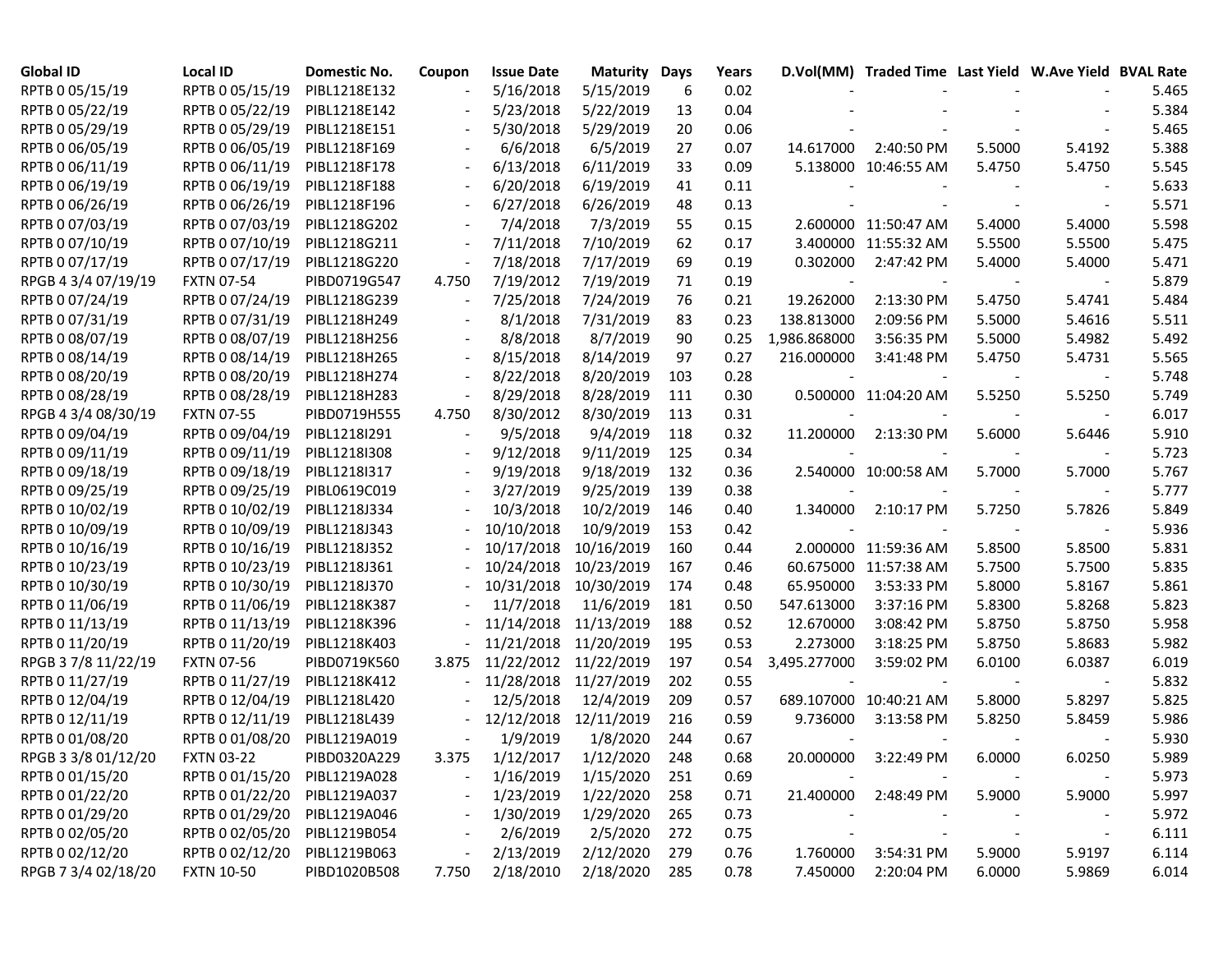| <b>Global ID</b>     | <b>Local ID</b>   | Domestic No. | Coupon                   | <b>Issue Date</b> | <b>Maturity</b> | Days | Years |                          | D.Vol(MM) Traded Time Last Yield W.Ave Yield BVAL Rate |        |                          |       |
|----------------------|-------------------|--------------|--------------------------|-------------------|-----------------|------|-------|--------------------------|--------------------------------------------------------|--------|--------------------------|-------|
| RPTB 0 02/19/20      | RPTB 0 02/19/20   | PIBL1219B072 |                          | 2/20/2019         | 2/19/2020       | 286  | 0.78  |                          |                                                        |        |                          | 6.033 |
| RPTB 0 03/11/20      | RPTB 0 03/11/20   | PIBL1219C106 |                          | 3/13/2019         | 3/11/2020       | 307  | 0.84  |                          |                                                        |        |                          | 6.135 |
| RPTB 0 03/18/20      | RPTB 0 03/18/20   | PIBL1219C115 |                          | 3/20/2019         | 3/18/2020       | 314  | 0.86  |                          | 10.000000 10:41:17 AM                                  | 5.9300 | 5.9300                   | 6.038 |
| RPTB 0 03/25/20      | RPTB 0 03/25/20   | PIBL1219C124 |                          | 3/27/2019         | 3/25/2020       | 321  | 0.88  |                          |                                                        |        |                          | 6.033 |
| RPTB 0 04/01/20      | RPTB 0 04/01/20   | PIBL1219D132 | $\overline{\phantom{a}}$ | 4/3/2019          | 4/1/2020        | 328  | 0.90  |                          |                                                        |        |                          | 6.123 |
| RPTB 0 04/08/20      | RPTB 0 04/08/20   | PIBL1219D141 | $\overline{\phantom{a}}$ | 4/10/2019         | 4/8/2020        | 335  | 0.92  |                          |                                                        |        |                          | 6.024 |
| RPGB 4 1/4 04/11/20  | RTB 03-08         | PIID0320D087 | 4.250                    | 4/11/2017         | 4/11/2020       | 338  | 0.93  | 520.400000               | 3:36:30 PM                                             | 5.9000 | 5.9274                   | 5.925 |
| RPTB 0 04/29/20      | RPTB 0 04/29/20   | PIBL1219D178 |                          | 4/30/2019         | 4/29/2020       | 356  | 0.98  | 11.045000                | 3:14:53 PM                                             | 5.9500 | 5.9509                   | 5.955 |
| RPTB 0 05/06/20      | RPTB 0 05/06/20   | PIBL1219E186 |                          | 5/8/2019          | 5/6/2020        | 363  | 0.99  | 63.707000                | 3:38:01 PM                                             | 5.9800 | 5.9772                   | 5.985 |
| RPGB 7 1/4 08/19/20  | RTB 10-01         | PIID1020H015 | 7.250                    | 8/19/2010         | 8/19/2020       | 468  | 1.28  | 3.815000                 | 2:14:57 PM                                             | 5.9200 | 5.9200                   | 5.861 |
| RPGB 3 3/8 08/20/20  | <b>FXTN 05-73</b> | PIBD0520H735 | 3.375                    | 8/20/2015         | 8/20/2020       | 469  | 1.28  | 197.040000               | 2:39:17 PM                                             | 5.8750 | 5.8720                   | 5.875 |
| RPGB 6 1/8 09/16/20  | <b>FXTN 10-51</b> | PIBD1020I510 | 6.125                    | 9/16/2010         | 9/16/2020       | 496  | 1.36  |                          | 5.000000 11:43:35 AM                                   | 6.0000 | 6.0000                   | 5.923 |
| RPGB 5 7/8 12/16/20  | <b>FXTN 10-52</b> | PIBD1020L525 | 5.875                    | 12/16/2010        | 12/16/2020      | 587  | 1.61  | 27.760000                | 2:04:16 PM                                             | 5.8700 | 5.9003                   | 5.729 |
| RPGB 4 1/4 01/25/21  | <b>FXTN 03-23</b> | PIBD0321A236 | 4.250                    | 1/25/2018         | 1/25/2021       | 627  | 1.72  | 100.000000               | 3:45:47 PM                                             | 5.6500 | 5.7250                   | 5.730 |
| RPGB 7 3/8 03/03/21  | RTB 10-02         | PIID1021C027 | 7.375                    | 3/3/2011          | 3/3/2021        | 664  | 1.82  |                          | 43.000000 11:36:48 AM                                  | 5.8725 | 5.8725                   | 5.820 |
| RPGB 3 1/2 03/20/21  | <b>FXTN 07-57</b> | PIBD0721C574 | 3.500                    | 3/20/2014         | 3/20/2021       | 681  | 1.86  | 402.170000               | 2:18:11 PM                                             | 5.7500 | 5.8151                   | 5.800 |
| RPGB 6 1/2 04/28/21  | <b>FXTN 10-53</b> | PIBD1021D531 | 6.500                    | 4/28/2011         | 4/28/2021       | 720  | 1.97  | $\overline{\phantom{a}}$ |                                                        |        |                          | 5.840 |
| RPGB 4 7/8 06/13/21  | RTB 03-09         | PIID0321F092 | 4.875                    | 6/13/2018         | 6/13/2021       | 766  | 2.10  | 75.750000                | 3:38:34 PM                                             | 5.7000 | 5.7388                   | 5.779 |
| RPGB 5 3/4 10/20/21  | RTB 10-03         | PIID1021J039 | 5.750                    | 10/20/2011        | 10/20/2021      | 895  | 2.45  | 1.000000                 | 9:55:49 AM                                             | 5.8250 | 5.8250                   | 5.924 |
| RPGB 5 3/4 11/24/21  | <b>FXTN 10-55</b> | PIBD1021K551 | 5.750                    | 11/24/2011        | 11/24/2021      | 930  | 2.55  |                          | 7.000000 10:34:33 AM                                   | 5.8500 | 5.8500                   | 5.748 |
| RPGB 63/8 01/19/22   | <b>FXTN 10-54</b> | PIBD1022G545 | 6.375                    | 7/19/2011         | 1/19/2022       | 986  | 2.70  | 132.000000               | 3:40:13 PM                                             | 5.7000 | 5.7000                   | 5.700 |
| RPGB 4 01/26/22      | <b>FXTN 05-74</b> | PIBD0522A747 | 4.000                    | 1/26/2017         | 1/26/2022       | 993  | 2.72  | 265.500000               | 2:53:31 PM                                             | 5.6500 | 5.6729                   | 5.665 |
| RPGB 15 03/14/22     | <b>FXTN 20-02</b> | PIBD2022C021 | 15.000                   | 3/14/2002         | 3/14/2022 1040  |      | 2.85  | 4.000000                 | 2:22:39 PM                                             | 5.8000 | 5.8000                   | 5.632 |
| RPGB 4 7/8 08/02/22  | <b>FXTN 10-56</b> | PIBD1022H562 | 4.875                    | 8/2/2012          | 8/2/2022 1181   |      | 3.23  |                          |                                                        |        |                          | 5.912 |
| RPGB 4 3/4 09/13/22  | <b>FXTN 10-57</b> | PIBD1022I570 | 4.750                    | 9/13/2012         | 9/13/2022 1223  |      | 3.35  |                          |                                                        |        |                          | 5.833 |
| RPGB 12 3/4 10/17/22 | <b>FXTN 20-03</b> | PIBD2022J033 | 12.750                   | 10/17/2002        | 10/17/2022 1257 |      | 3.44  |                          |                                                        |        |                          | 5.751 |
| RPGB 4 5/8 12/04/22  | RTB 05-11         | PIID0522L114 | 4.625                    | 12/4/2017         | 12/4/2022 1305  |      | 3.57  | 264.079000               | 3:58:37 PM                                             | 5.6895 | 5.6822                   | 5.683 |
| RPGB 4 12/06/22      | <b>FXTN 10-58</b> | PIBD1022L585 | 4.000                    | 12/6/2012         | 12/6/2022 1307  |      | 3.58  |                          |                                                        |        |                          | 5.814 |
| RPGB 13 02/20/23     | <b>FXTN 20-04</b> | PIBD2023B048 | 13.000                   | 2/20/2003         | 2/20/2023 1383  |      | 3.79  |                          |                                                        |        |                          | 5.859 |
| RPGB 5 1/2 03/08/23  | <b>FXTN 05-75</b> | PIBD0523C752 | 5.500                    | 3/8/2018          | 3/8/2023 1399   |      | 3.83  | 5.339600                 | 3:49:15 PM                                             | 5.5900 | 5.5977                   | 5.660 |
| RPGB 3 1/2 04/21/23  | <b>FXTN 07-58</b> | PIBD0723D588 | 3.500                    | 4/21/2016         | 4/21/2023 1443  |      | 3.95  |                          | 13.000000 11:27:47 AM                                  | 5.7500 | 5.7500                   | 5.500 |
| RPGB 11 7/8 05/29/23 | <b>FXTN 20-05</b> | PIBD2023E054 | 11.875                   | 5/29/2003         | 5/29/2023 1481  |      | 4.06  |                          |                                                        |        |                          | 5.855 |
| RPGB 3 1/4 08/15/23  | RTB 10-04         | PIID1023H046 | 3.250                    | 8/15/2013         | 8/15/2023 1559  |      | 4.27  | 171.000000               | 2:37:44 PM                                             | 5.8250 | 5.7811                   | 5.775 |
| RPGB 11 3/8 10/23/23 | <b>FXTN 20-06</b> | PIBD2023J068 | 11.375                   | 10/23/2003        | 10/23/2023 1628 |      | 4.46  |                          |                                                        |        |                          | 5.725 |
| RPGB 6 1/4 03/12/24  | RTB 05-12         | PIID0524C129 | 6.250                    | 3/12/2019         | 3/12/2024 1769  |      | 4.84  | 7,561.900000             | 3:59:58 PM                                             | 5.6350 | 5.6624                   | 5.634 |
| RPGB 4 1/2 04/20/24  | <b>FXTN 07-59</b> | PIBD0724D595 | 4.500                    | 4/20/2017         | 4/20/2024 1808  |      | 4.95  | 100.000000               | 9:47:14 AM                                             | 5.7500 | 5.7500                   | 5.766 |
| RPGB 12 3/8 06/03/24 | <b>FXTN 20-07</b> | PIBD2024F075 | 12.375                   | 6/3/2004          | 6/3/2024 1852   |      | 5.07  |                          |                                                        |        |                          | 5.644 |
| RPGB 12 7/8 08/05/24 | <b>FXTN 20-08</b> | PIBD2024H086 | 12.875                   | 8/5/2004          | 8/5/2024 1915   |      | 5.24  | 9.500000                 | 3:35:25 PM                                             | 5.8000 | 5.8000                   | 5.726 |
| RPGB 4 1/8 08/20/24  | <b>FXTN 10-59</b> | PIBD1024H595 | 4.125                    | 8/20/2014         | 8/20/2024 1930  |      | 5.28  |                          | 0.500000 11:34:05 AM                                   | 5.8495 | 5.8495                   | 5.688 |
| RPGB 13 3/4 11/11/24 | <b>FXTN 20-09</b> | PIBD2024K091 | 13.750                   | 11/11/2004        | 11/11/2024 2013 |      | 5.51  |                          |                                                        |        | $\overline{\phantom{a}}$ | 5.723 |
| RPGB 5 3/4 04/12/25  | <b>FXTN 07-61</b> | PIBD0725D618 | 5.750                    | 4/12/2018         | 4/12/2025 2165  |      | 5.93  | 2,800.000000             | 3:58:24 PM                                             | 5.6750 | 5.7066                   | 5.689 |
| RPGB 12 1/8 04/14/25 | <b>FXTN 20-10</b> | PIBD2025D103 | 12.125                   | 4/14/2005         | 4/14/2025 2167  |      | 5.93  |                          |                                                        |        |                          | 5.697 |